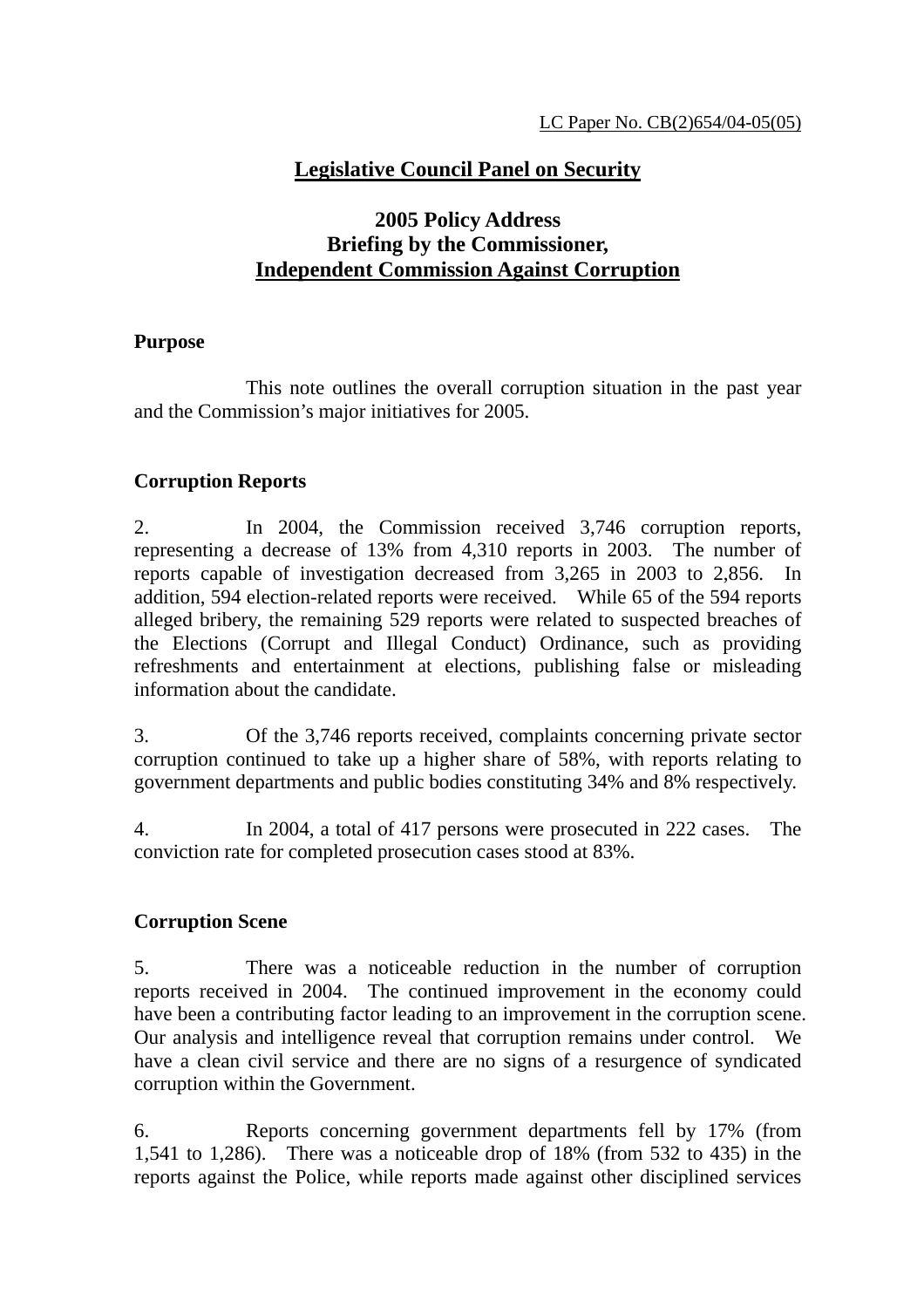also recorded a reduction.

7. Despite the downward corruption trend in the government sector, we are still concerned with incidences of misuse of authority and activities that are either illegal or conducive to corruption. Areas of concern include the abuse of office in the procurement of goods and services, neglect of duty, association between law enforcement officers and undesirable characters, and indebtedness through gambling and excessive spending. We have worked in close partnership with heads of government departments and the Civil Service Bureau towards addressing these issues.

8. Reports against the public bodies recorded a 4% decrease (from 297 to 284). On the other hand, reports relating to the District Councils (DC) registered an increase of 23% with most of the reports concerned with DC members allegedly involved in misappropriation of public funds and abuse of authority.

9. Reports received in respect of private sector corruption complaints also registered a 12% reduction (from 2,472 to 2,176). Building management, finance and insurance, construction, transport and related services, catering and entertainment sectors received more corruption complaint reports. Reports concerning building management accounted for 41% of the total, the majority of which were related to the award of maintenance contracts and management of owners corporations funds. Reports against the finance and insurance sector were largely related to the improper approval of loans and letters of credit, fraudulent insurance claims, unauthorised disposal of shares and transfer of funds, and abuse in the award of contracts.

10. Overall, corruption remains under control in the territory. In the past year, the community remained firmly behind ICAC's anti-corruption work. The proportion of complainants who identified themselves when reporting graft remained high at 71%.

## **Policy Objective and Targets**

11. The Commission's policy objective is to pursue the corrupt through effective detection, investigation and prosecution, eliminate opportunities for corruption by introducing corruption resistant practices, educate the public on the evils of corruption and foster their support in fighting corruption. Our targets this year in pursuing this policy objective remain the same as those set out below –

! to investigate all pursuable corruption complaints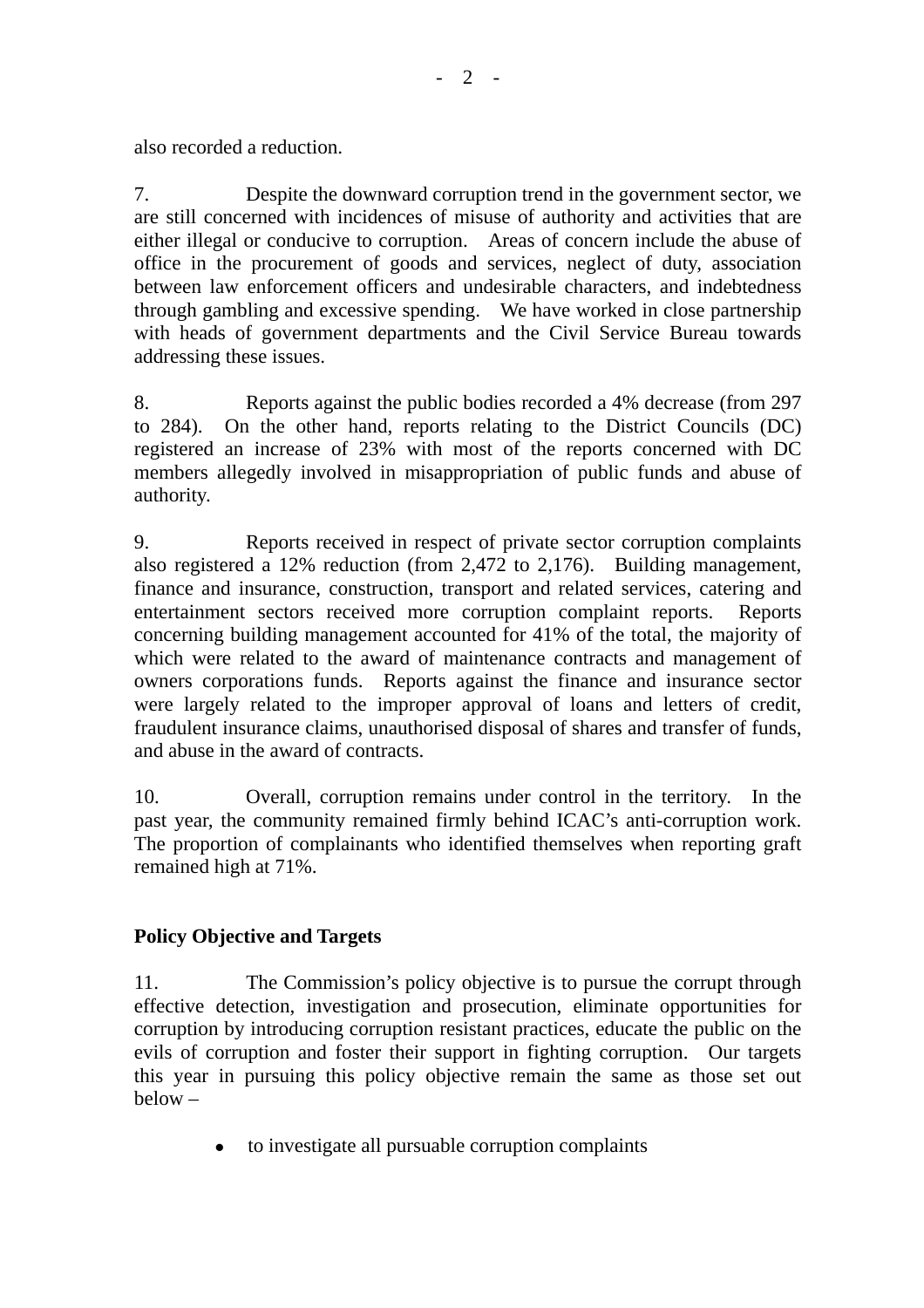- to seek out unreported corruption
- to make corruption a high risk crime
- ! to reduce corruption opportunities in public sector practices and procedures
- to enhance private sector corruption prevention measures
- to promote intolerance of corruption in the community
- to maintain community confidence in and support for the ICAC

#### **Initiatives for 2005**

12. In the coming year, we will continue our three-pronged approach in fighting corruption. On the operations front, our key initiatives will include –

- (a) reviewing operational procedures on the provision of armed support for high risk operations and witness protection programmes and enhancing training for investigators undertaking such duties;
- (b) enhancing liaison and co-operation with Mainland and overseas anti-corruption law enforcement agencies. In this connection, an ICAC anti-corruption international symposium is being planned to be held in early 2006;
- (c) enhancing professional effectiveness of investigators through intensified training; and
- (d) implementing in stages a comprehensive information technology strategy covering enhancements to business processes, systems integration, information-sharing capacity, support for front-line investigations, communications in field operations and computer forensics capability.

13. On the corruption prevention front, we will implement the following initiatives –

 (a) in partnership with the Government Logistics Department, review the role and responsibilities of its supplies grade staff posted to government departments, with a view to establishing an effective monitoring mechanism on departmental direct purchase activities;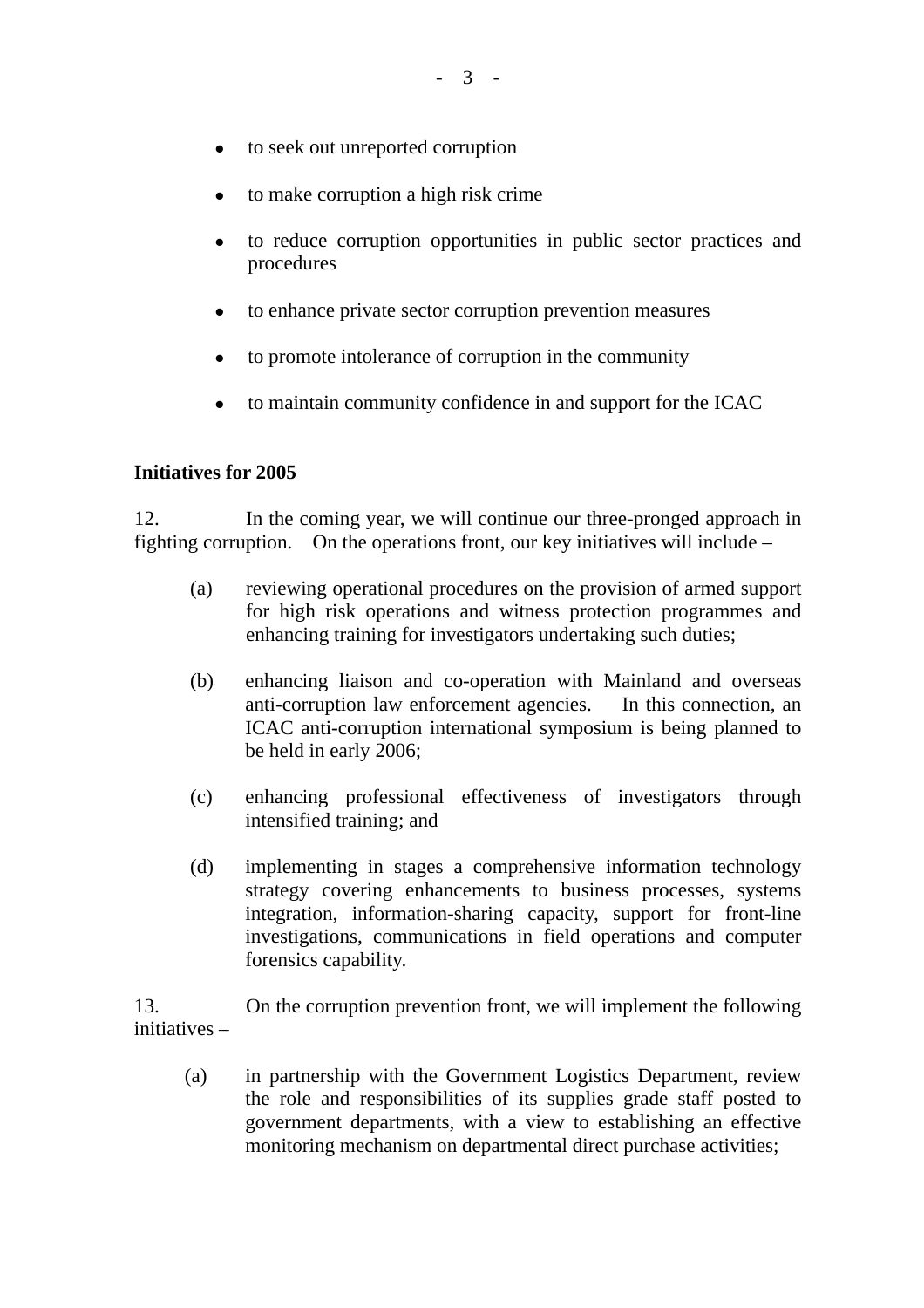- (b) in conjunction with the Environment, Transport and Works Bureau, strengthen the existing guidelines on staff integrity and conflict of interest for staff of the works departments, and conduct training workshops for these officers to enhance their corruption prevention awareness;
- (c) conduct detailed reviews of procedures of the Urban Renewal Authority and the Hong Kong Housing Society in the implementation of urban development projects, with a view to enhancing corruption prevention measures in the related procedures;
- (d) as a follow-up to efforts made in 2004-05, proactively approach non-government organisations in receipt of substantial government subventions to offer advice on corruption prevention matters relating to their operation; and
- (e) promulgate a Best Practice Module to assist hotel operators to strengthen their internal control systems in areas such as procurement, stores management, and staff administration.

14. On the community education front, our major initiatives will include –

- (a) working with the Civil Service Bureau to continue implementing the Civil Service Integrity Entrenchment Programme, including jointly organising in June 2005 a forum on ethical leadership for leaders in both the public and private sectors locally and overseas, and organising training and theme-based workshops for departments targeting at their specific circumstances;
- (b) continuing the two-year Business Ethics Promotion Programme to foster the commitment of the senior management of listed companies in practising good corporate governance;
- (c) promoting the "Corruption Prevention Kit for Cross-Boundary Business Organisations" to trade associations through workshops and seminars for cross-boundary businessmen;
- (d) assisting owners corporations in drawing up codes of conduct and adopting best practices in preventing corruption in building management;
- (e) promoting positive values for youth in partnership with schools and youth organisations, and involving young people in the development of moral education products; and